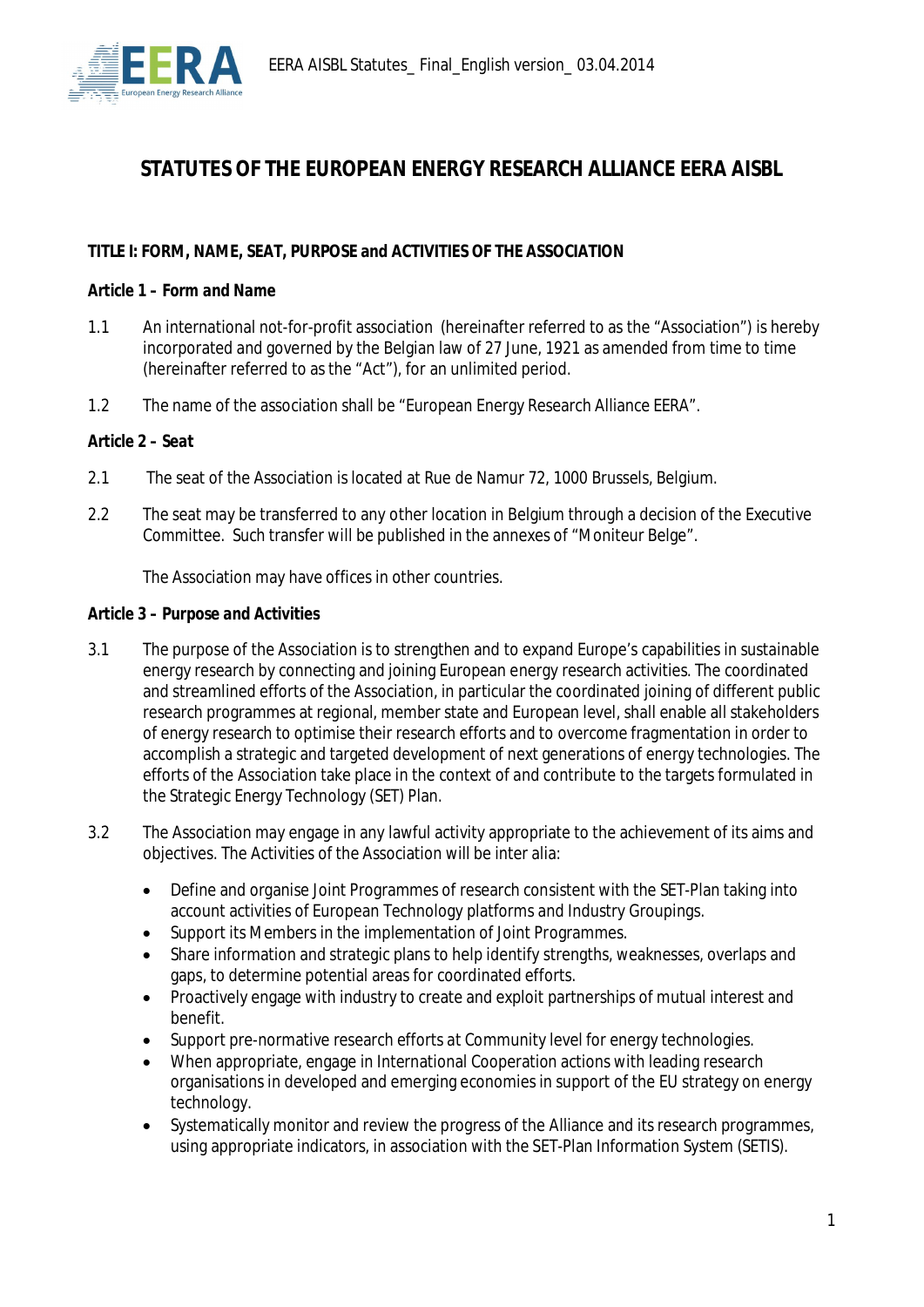

3.3 The association shall not pursue industrial or commercial activities and shall not strive to procure a material gain to its members.

# *Article 4 – Activity Plan*

4.1 The activities of the Association shall be planned and organised on the basis of an Activity Plan decided by the Executive Committee after the hearing of the General Assembly. The Activity Plan shall contain outlines of the general policy of the Association and any other activities carried out by the Association to pursue its objectives.

## **TITLE II: MEMBERSHIP**

## *Article 5 – Members*

- 5.1 Any entity or organization actively involved in Energy research with seat and main administration in a Member State of the European Union, a candidate country of the European Union or a country associated to a Framework Programme of the European Union for research, technological development and demonstration activities can apply for membership once it endorses the Statutes and is committing itself to support of the Association, provided that the following criteria are met:
	- a) Organization is a public body;
	- b) Organization is recognised as a non-profit legal entity, research organization or equivalent under the applicable rules by the current framework research programme of the European Union; or
	- c) Group of entities which is composed of the entities described in a) and/or b) above, provided the Group of entities is legally constituted or has legal capacity under its national legislation (hereinafter referred to as "Umbrella Organization").
- 5.2 The Association has two categories of Members: Full Members and Associate Members (hereinafter jointly referred to as "Members").
- 5.3 An organization contributing a minimum of 5 Professional Person Years (hereinafter PPY) per year to at least one Joint Programme as defined in the Internal Rules and fulfilling the conditions defined in Article 5.1 shall apply the Full Membership. Further details on fulfilment of this requirement may be determined by the General Assembly in the Internal Rules.

An organization fulfilling the criteria defined in Article 5.1 and contributing to at least one Joint Programme, but whose contribution does not reach 5 PPY per year in any of the Joint Programmes shall apply the Associate Membership.

An Umbrella Organization may apply only the Full Membership. The combined contribution of the member entities of the Umbrella Organization shall be at a minimum of 5 PPY per year to at least one Joint Programme. The member entities of an Umbrella Organization qualify as Associate Member. A member entity of an Umbrella Organization may however apply the Full Membership of its own, provided that it fulfils the requirements of the Full Membership.

Each Full Member shall pay a full membership fee and is entitled to participate in all decision processes of the Association with voting rights.

Associate Members shall pay reduced membership fee. They may participate in the General Assembly and other activities of the Association with right to speak but without voting right.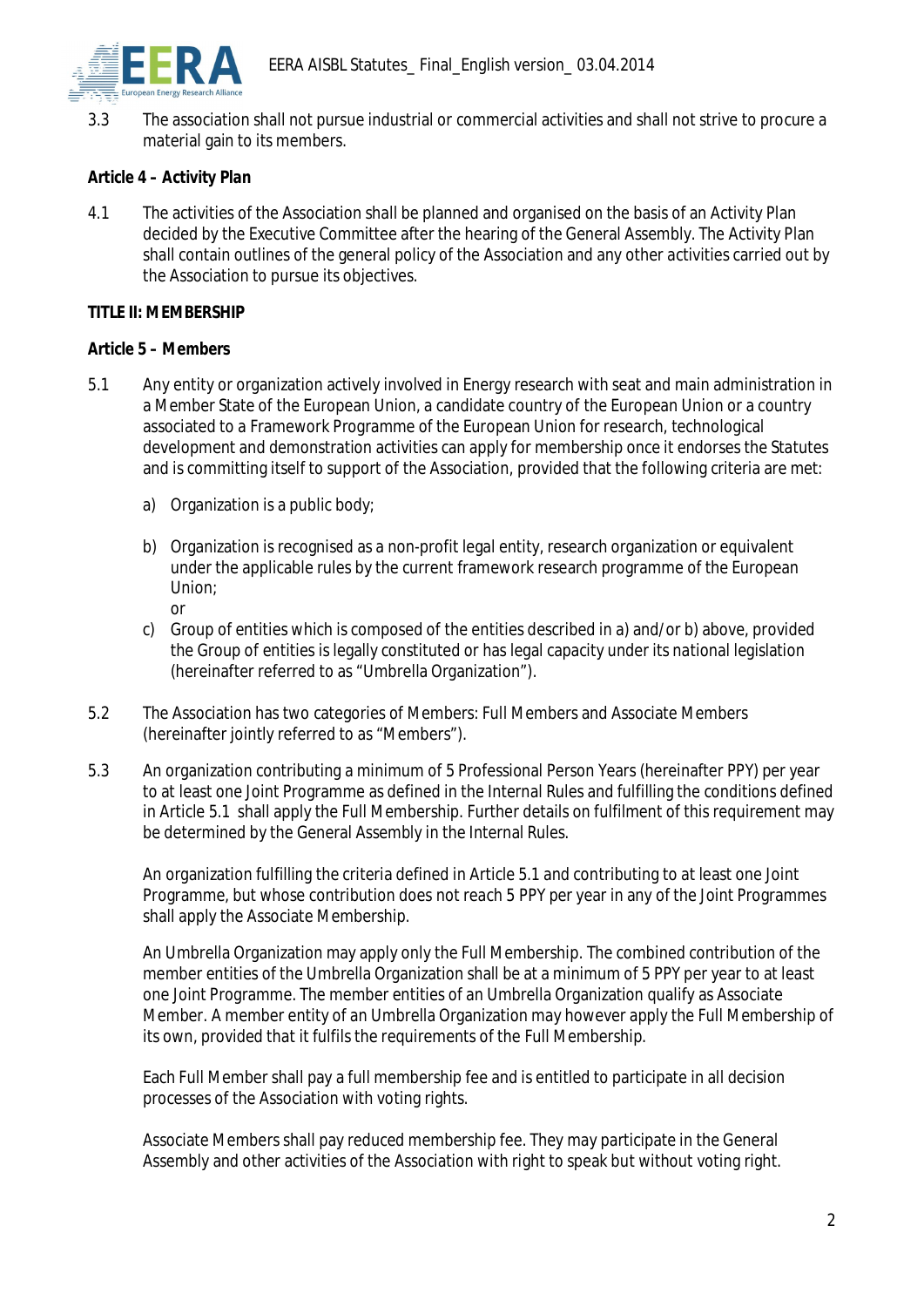

- 5.4 An application for membership shall be sent in writing to the Executive Committee at the address of the Association and shall include a declaration related to the desired type of Membership and the preliminary approval of the Membership by at least one Joint Programme. The Executive Committee shall decide on the application within a period to be determined in the Internal Rules. The application will be accepted, provided that the requirements laid down in these Statutes are met.
- 5.5 An organization that is not seated in one of the countries mentioned under Article 5.1 or do not meet at least one of the criteria (5.1.a), (5.1.b) or (5.1.c) may become an Associate Member, provided the Executive Committee approves its membership based on a case-specific consideration.

**Article 6 – Resignation - Exclusion**

- 6.1 The membership in the Association ends
	- $\bullet$  by withdrawal or by exclusion in accordance with the provisions of this Article;
	- $\bullet$  by a Member ceasing to exist:
	- $\bullet$  by a Member becoming bankrupt or otherwise insolvent;
	- by a Member not any more fulfilling the criteria for membership set forth in Article 5.1.
- 6.2 Any Member may withdraw from the Association at the end of a financial year by written notification addressed to the Executive Committee which must be received at the address of the Association at least three months before the end of such financial year.
- 6.3 The Executive Committee may exclude a Member due to its failure to pay membership fees, to violation of the statutes or for any other serious breach of its obligations as a Member upon which the Member concerned shall be informed in writing and invited to submit a written response within the specified time.

After expiry of the specified time the Executive Committee is authorised to decide on excluding the Member who is in breach.

- 6.4 If a membership ends during the course of a financial year, the membership fee or any other contributions agreed by such Member towards the Association shall remain due for such financial year. The Member whose membership has ended is not entitled to claim any reimbursement of its membership fees or contributions nor any compensation.
- 6.5 Resignation or exclusion shall not affect commitments entered into or liabilities incurred by such Member during its membership towards the Association or the other Members.

#### *Article 7 – Rights and Obligations of the Members and liability*

- 7.1 Members shall have the rights attributed to them in these Statutes, in Internal Rules and decisions taken by the bodies of the Association in accordance with these Statutes and Internal Rules. Members shall comply with the these statutes in their last amended version as well as to all other possible regulations issued or approved by the Association in relation to the organization and/or activities of the Association.
- 7.2 In accordance with the Act, the Association will be liable for its contractual undertakings solely on the basis of its assets. None of its Members shall be personally liable with its own assets.

In accordance with the Act, the Members or their representatives acting in the bodies of the Association will not be held liable for the commitments undertaken by the Association or its bodies.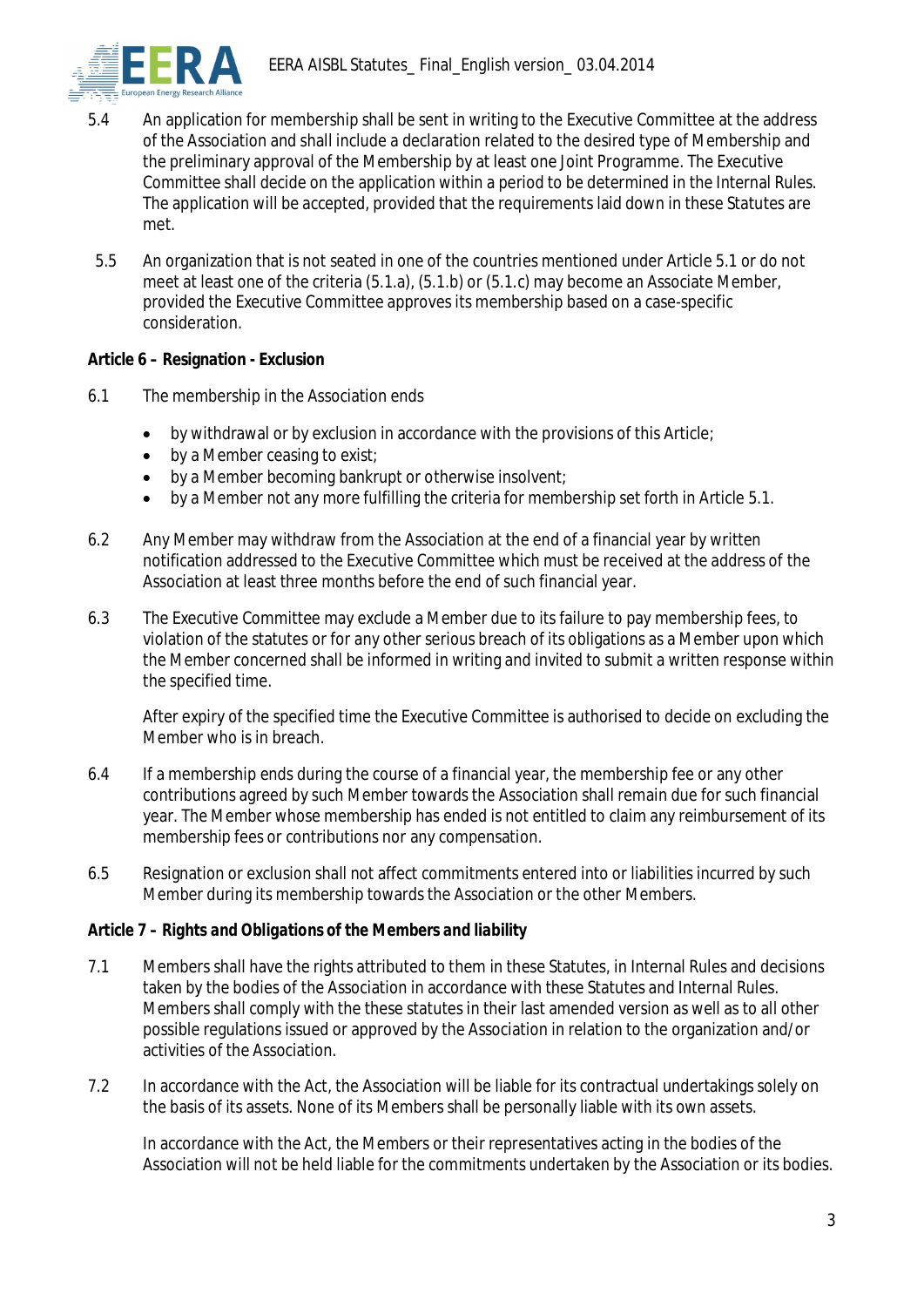

*Article 8 – Assets, Membership Fees and other incomes of the Association*

- 8.1 The Association's funds shall be comprised of:
	- Members' yearly membership fees,
	- $\bullet$  grants or external funding to the Association,
	- revenue to the Association for its participation in, or the management of, programmes, studies and projects, or
	- any other resources authorised by law.
- 8.2 The terms of payment of the membership fee are determined in the Internal Rules. New Members joining during a financial year shall pay the full membership fee for the year.

## **TITLE III: BODIES OF THE ASSOCIATION: GENERAL ASSEMBLY AND EXECUTIVE COMMITTEE**

## *Article 9 – Governance*

9.1 The Association shall be governed respectively by the General Assembly of the Members and by the Executive Committee.

## *Article 10 – General Assembly*

- **10.1 General Assembly Role and Composition**
- 10.1.1 The General Assembly shall be the supreme governing body of the Association. It has all powers necessary for the purpose of achieving the objectives of the Association, if such powers are not explicitly delegated to another organ of the Association. The General Assembly shall oversee the management of the Association by the Executive Committee.
- 10.1.2 The General Assembly shall be composed of representatives of all Members of the Association. Each Member shall appoint one representative to the General Assembly by a notice in writing, fax or email to be sent to the Executive Committee. One alternative representative may be appointed. Such appointments may be modified at any time by the Member represented. A Full Member may also be represented by another Full Member's representative, subject to a respective proxy in writing or via email, which must be received by the Executive Committee prior to the meeting.
- 10.1.3 The Executive Committee may invite non-Members to attend meetings of the General Assembly as guests without voting rights.
- **10.2 General Assembly Rules for meetings**
- 10.2.1 The General Assembly shall meet at least once a year. Additional meetings shall be convened upon the decision by the Executive Committee or upon written request of Members representing at least one third of the overall voting rights. The request to this effect should be addressed to the Executive Committee.
- 10.2.2 The General Assembly meetings shall be convened in writing (including but not limited to e-mail) by the Executive Committee with at least 21 days' notice and with indication of the place, date, time and agenda of the meeting. Any Members' representative may request additional items to the agenda at least 12 days prior to the meeting. The final agenda of the meeting shall be sent to the Members not less than 7 days before the meeting.

No business may be conducted on any matter not shown in the agenda, unless all of the Members with voting rights are present or represented.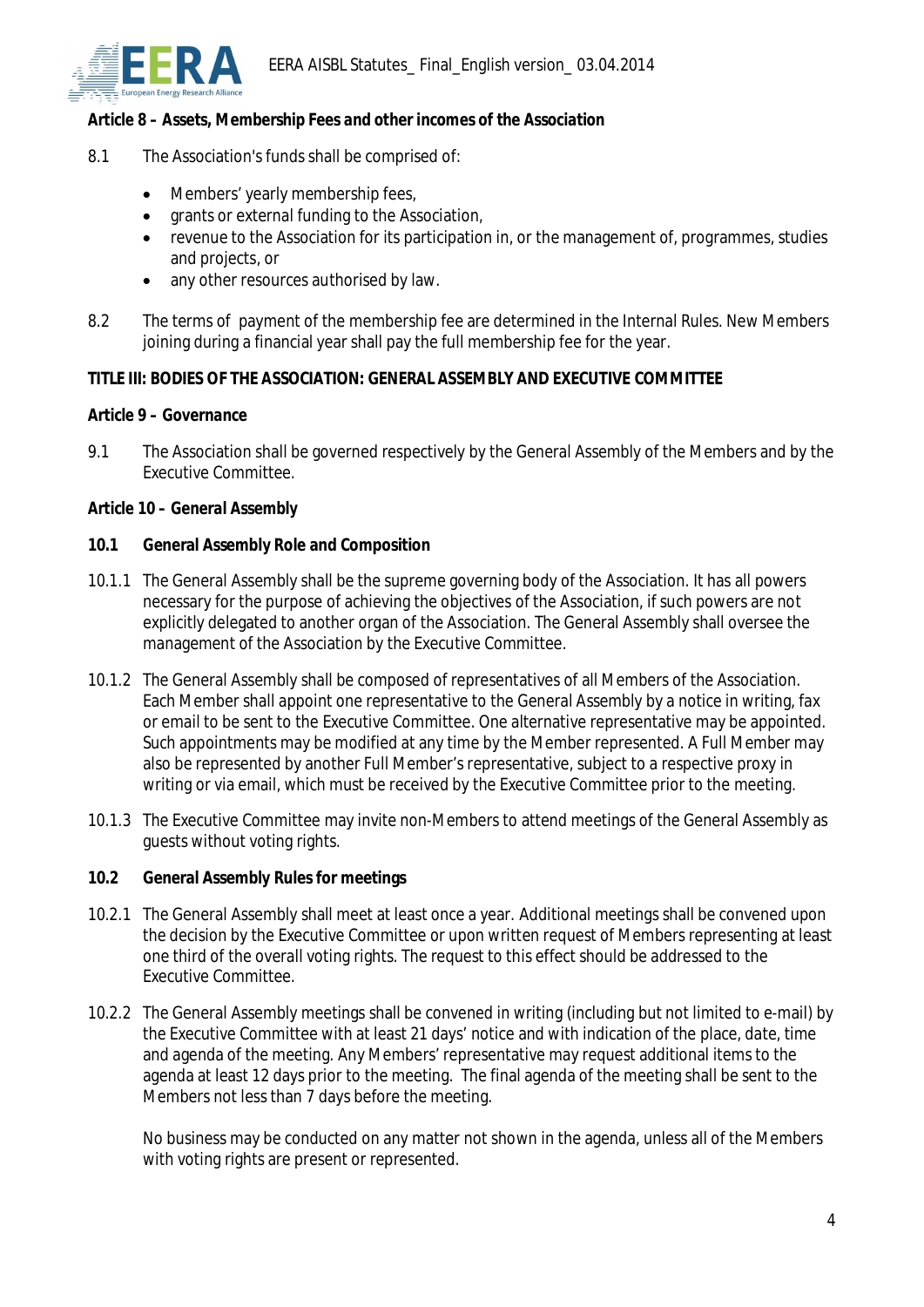- 10.2.3 The meetings of the General Assembly shall be chaired by the Chairman or, in his absence, by the Vice-Chairman or by a member of Executive Committee appointed for this purpose by the Executive Committee, or, failing an appointment by the Executive Committee, by a person designated at the beginning of the General Assembly.
- 10.2.4 The General Assembly meets either physically or via teleconference or electronically by e-mail correspondence between physical meetings provided that it must not deliberate on the annual account or elect the Executive Committee without a physical meeting.
- 10.2.5 Minutes shall be drawn for each General Assembly meeting in English. Such minutes, summarising the decisions taken, shall be signed by the Chairman and one representative who is not an Executive Committee member. The minutes shall be sent to the Members within two (2) months following the date of the General Assembly.

The minutes are kept in a register held at the registered seat of the Association in accordance with applicable legislation, where they are available, physical or remotely, to be consulted by the Members and shall be made available to Members on request.

- **10.3 Decisions of the General Assembly**
- 10.3.1 Each Full Member having duly paid its membership fee shall have one vote. Associate Members have a right to state their view, which may be taken into account by the Full Members when taking decisions.
- 10.3.2 Unless these Statutes require another majority, decisions of the General Assembly shall be adopted by a simple majority.
- 10.3.3 The General Assembly possesses the specific powers to take the following decisions:
	- approve the budget,
	- determine the membership fees for Associate Members and Full Members,
	- approve the extra fee for the Executive Committee members,
	- approve the annual report of activities of the previous year and annual accounts,
	- appoint auditor(s) if required,
	- determine and dismiss the selected members of the Executive Committee,
	- x change of the Internal Rules.

The following decisions require a majority of three fourths of the votes present or represented:

- change of these Statutes,
- $\bullet$  the merger of the Association with other associations,
- dissolution and liquidation of the Association,
- membership in other association, taking shares in other legal entities or participation in any business ventures or any other kind of organization, within the limits of the article 3.3 of these Statutes.
- 10.3.4 The General Assembly may give its opinion to the subjects, which are presented by the Executive Committee to the hearing of General Assembly. At least the following subjects shall be presented to the hearing of the General Assembly:
	- activity plan of the Association
	- launch of new Joint Programme, which may be included in the activity plan.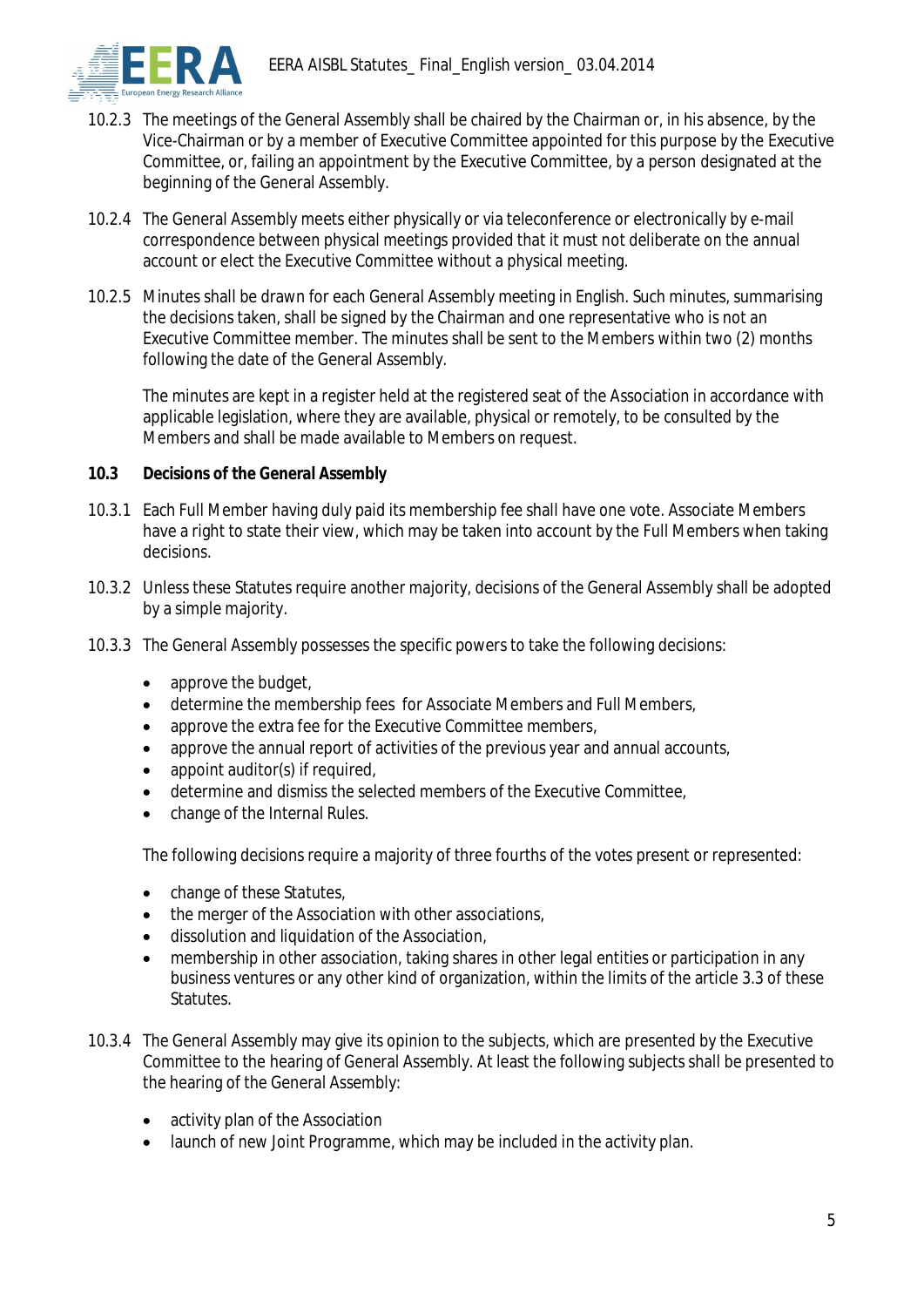

10.3.5 Further provisions on the procedures of the General Assembly and its meetings may be adopted by the General Assembly in the Internal Rules.

*Article 11 – Executive Committee*

- **11.1 Role and Responsibility**
- 11.1.1. Notwithstanding the provisions contained in Article 10 here above, the Association shall be managed by the Executive Committee which has full powers in that respect. The tasks of the Executive Committee include but are not limited to:
	- accepting new Members
	- $\bullet$  excluding a Member
	- preparing the documents and decisions to be approved by the General Assembly
	- calling the General Assembly meetings
	- establishing groups, if needed, and defining their tasks and nominating their members and supervising their activities.

At least the following subjects shall be presented to the hearing of the General Assembly before Executive Committee may take the decisions:

- $\bullet$  accepting the activity plan of the Association,
- launching of new Joint Programme, which may be included in the activity plan.

The Executive Committee may decide to hear the General Assembly also concerning any other essential subject before it takes its decision.

- 11.1.2 The Executive Committee may appoint the Secretariat and/or the Secretary General to take charge of the day-to-day management of the Association and/or to support the Executive Committee and may delegate to the Secretariat and/or Secretary General the authorities necessary for the accomplishment of separately defined tasks. The Secretariat and/or Secretary General functions may also be performed by a third party, as may be decided by the Executive Committee.
- **11.2 Composition and selection**
- 11.2.1 The Executive Committee shall be composed of the representatives of fifteen Full Members, provided that there are at least fifteen Full Member applicants from fifteen countries. If there are less than fifteen eligible applicants, the minimum composition of the Executive committee is the representative of ten Full Member applicants. The composition of the Executive Committee shall include only one member per country. At least two members shall have seat and main administration in Member States with an EU accession in 2004 or later (hereinafter New Member States), provided that there are at least two Full Member applicants from New Member States.
- 11.2.2 The Executive Committee members shall be selected for a period of two years. The Executive Committee members shall hold their position until the end of the General Assembly in which the new Executive Committee members are determined. The reselection shall be possible.

In the event that a member of the Executive Committee withdraws or is dismissed before the expiry of the term of its mandate, the Executive Committee shall have the right to temporarily fill the vacancy by appointing a new member, until the next General Assembly determines a new member to the Executive Committee.

11.2.3 The Executive Committee members shall be selected among applications of the Full Members based on the highest score composed of the weighted sum of the key performance indicators: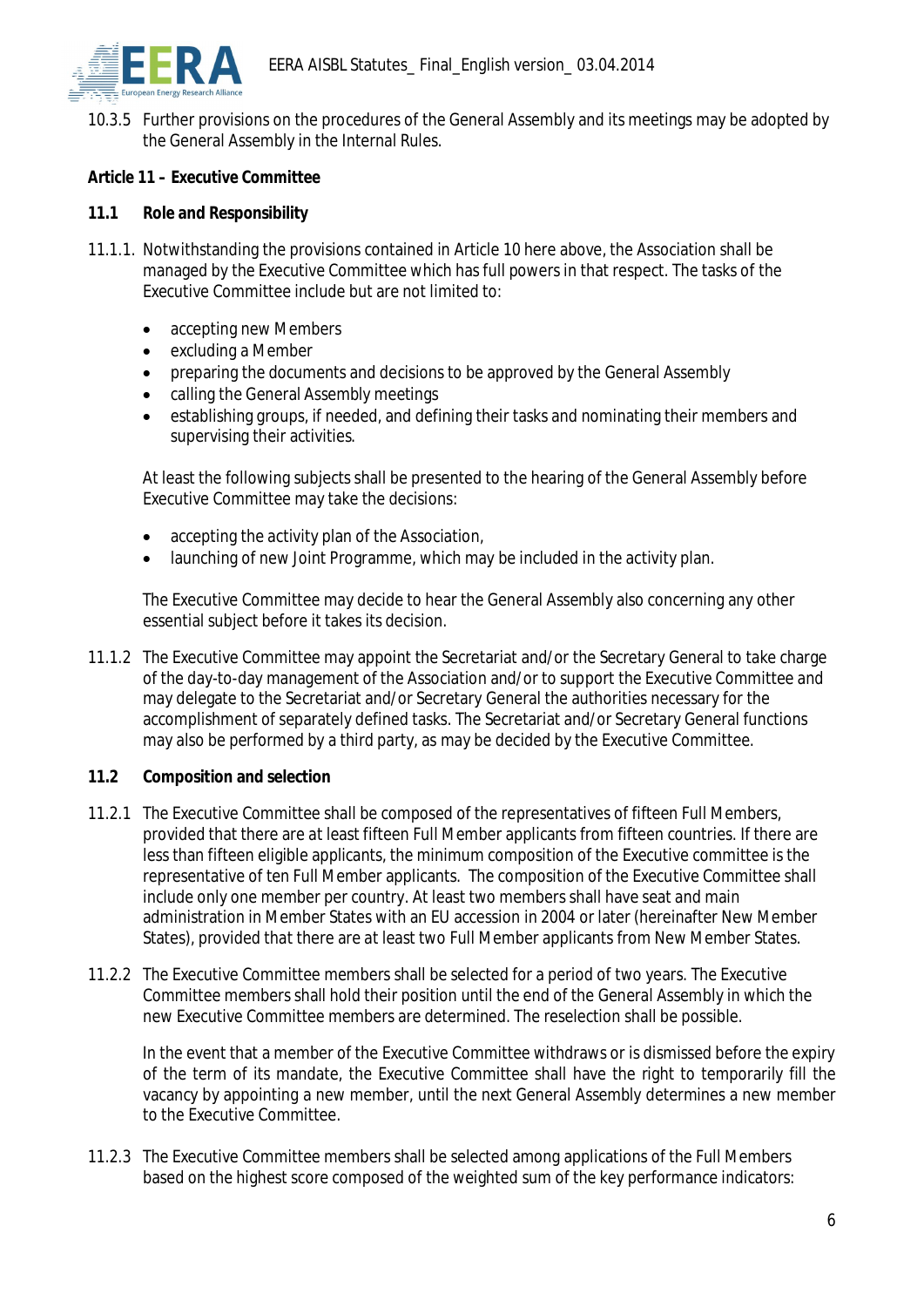

- 1. Total number of staff in energy R&D divided by the figure for the Full Member with the highest score on this count. (weight 2)
- 2. Total number of PPYs involved in Joint Programmes divided by the figure for the Full Member with the highest score on this count. (weight 2)
- 3. Number of thematic areas covered in EERA divided by the figure for the Full Member with the highest score on this count. (weight 1)

The contribution of the member entities of an Umbrella Organization shall be summed and the total contribution constitutes the key performance indicators of that Umbrella Organization.

The applying process will be described in the Internal Rules and the Executive Committee may give further instructions concerning the implementation.

11.2.4 The Executive Committee shall elect the Chairman and the Vice-Chairman of the Association among the Executive Committee members for a term of two years. Re-election shall be possible.

The Executive Committee reassesses the positions of Chairman or Vice-Chairman, if the affiliation of either change during their terms of office or the organization of the Chairman or Vice-Chairman ceases to be member of the Executive Committee. Chairman and Vice-Chairman are elected at the same time with identical terms of office.

11.2.5 Role of the Chairman and Vice-Chairman

In addition to the other articles of these Statutes concerning the role of the Chairman and the Vice-Chairman the Chairman will be responsible for preparing and presiding of the meetings of the Executive Committee, as well as preparing of the agendas and the minutes thereto in co-operation with the Secretariat and/or Secretary General.

The Chairman will represent the Association towards external stakeholders in accordance with the policies approved and decisions taken by Executive Committee or the General Assembly. Chairman and Vice-Chairman shall agree on the division of the tasks between them.

- **11.3. Meetings and decisions**
- 11.3.1 The Executive Committee shall meet whenever necessary, but at least twice a year. It meets either physically or via teleconference or electronically by e-mail correspondence between physical meetings. A decision may be taken without a meeting if the Chairman circulates to all Executive Committee members a written document which is then signed by the defined majority of all Executive Committee members.

The notice of the meeting shall be given to each Executive Committee member no later than 28 days preceding the meetings. A written agenda shall be sent no later than 14 days preceding the Executive Committee meeting.

11.3.2 The Executive Committee may validly meet or take decision in other procedure if at least 80 % of the overall voting rights are present or represented. The Executive Committee member may appoint a substitute or a proxy to attend and vote. The Executive Committee member may attend the physical meeting via telecommunication devices.

In case the above-mentioned quorum requirement is not met, the Executive Committee shall be convened for a second meeting based on the same agenda within thirty (30) days and shall validly meet without any quorum requirement. In the latter case, clear information should be given to all Executive Committee members that the proposal is made for the second time and that the 80 % threshold does not apply.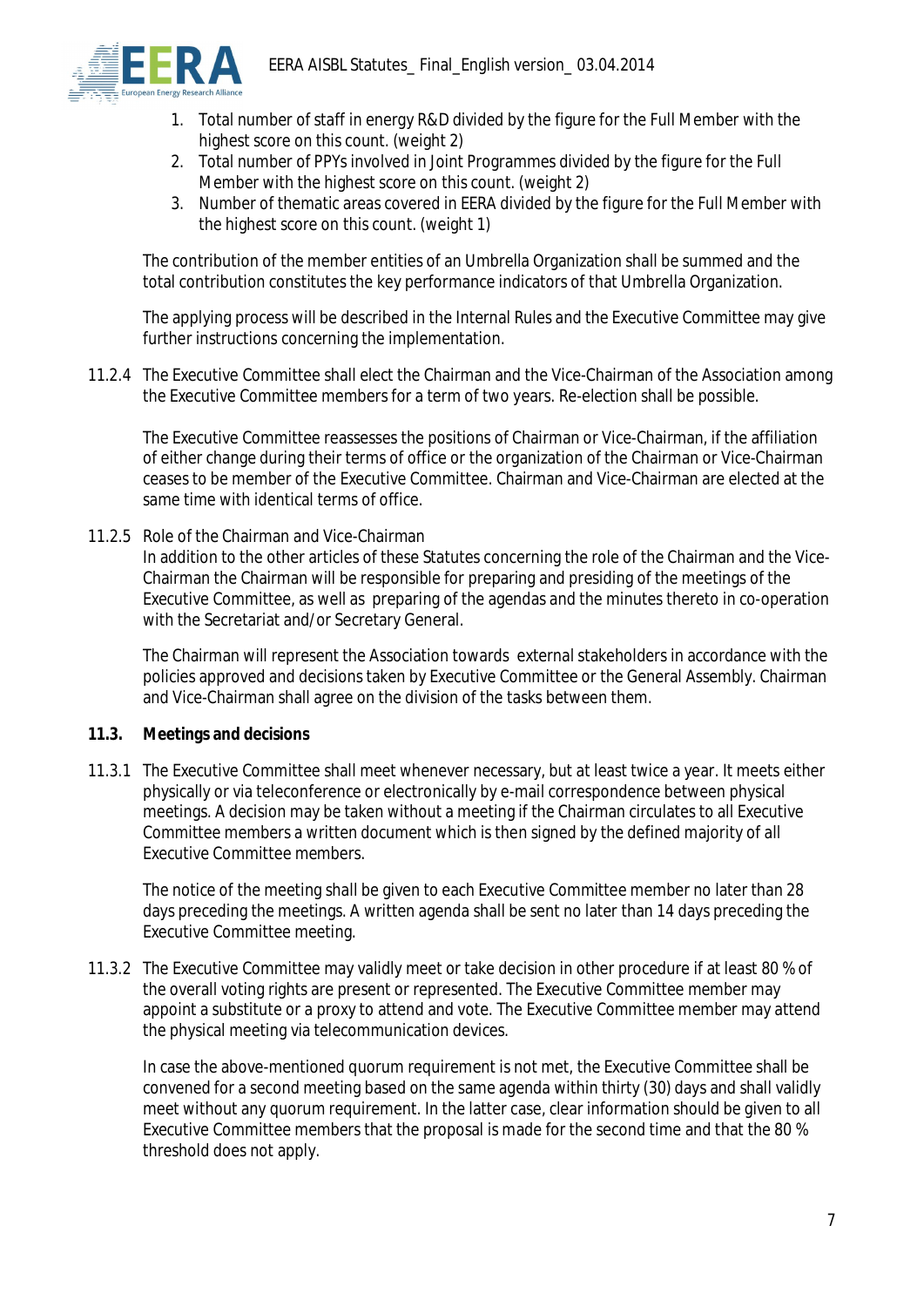

11.3.3 Each Executive Committee member present or represented in the meeting shall have one vote. The Executive Committee emphasizes the decision making based on consensus between the Executive Committee members. However if the consensus cannot be reached, the decisions shall be taken by a majority of 85 % of the votes cast.

The Executive Committee member who has a direct conflict of interest may not vote. However if more than seven Executive Committee members have a direct conflict of interest in the same voting, then all the Executive Committee members are able to vote.

- 11.3.4 The Executive Committee may invite observers to the Executive Committee meetings. Observers may take part in the discussions, but have no voting rights.
- 11.3.5 Decisions of the Executive Committee shall be recorded in writing. The minutes of the meeting or other decision procedure shall be sent to all Executive Committee members in reasonable time after the meeting or decision. The minutes shall be accepted in the following meeting unless otherwise decided by the Executive Committee members present and represented in the recorded meeting. The minutes shall be signed by the chairman of that meeting and another Executive Committee member who was present in the meeting. The decision document from written procedure shall be signed by the defined majority of all Executive Committee members.
- 11.3.6 The Executive Committee may give itself further internal rules for its decision-making and rules for meetings, which shall not conflict with these Statutes.

## *Article 12 – Other groups and committees*

- 12.1 Other operational level groups and committees may be established by the Executive Committee on a permanent or ad hoc basis and in accordance with the Internal Rules of the Association and they shall act under the supervision of the Executive Committee.
- 12.2 More detailed rules relating to the operation of the permanent and ad hoc groups and committees may be laid down in the Internal Rules.

# *Article 13 – Representation*

- 13.1 The Association is legally bound vis-à-vis third parties by the signature of the Chairman or the Vice-Chairman together with another member of the Executive Committee.
- 13.2 The Executive Committee is empowered to delegate appropriate representative, administrative and management duties to specific persons (legal bodies or individuals), members or not of the Executive Committee.
- 13.3 Unless explicitly authorised in writing to do so by the concerned Member, no member of the Executive Committee or other representative of the Association shall describe itself or act as an agent of a Member and nothing in these Statutes shall be construed as creating the right of such representative to enter into any obligation on behalf on such Member.

## **TITLE IV: FINANCIAL MANAGEMENT**

## *Article 14 – Financial Year*

- 14.1 The financial year of the Association shall commence on  $1<sup>st</sup>$  January of each year and shall end on 31<sup>st</sup> December of the same year.
- 14.2 The Executive Committee shall propose the annual budget of the Association, which it shall submit for approval to the General Assembly, in accordance with Article 10 of these Statutes.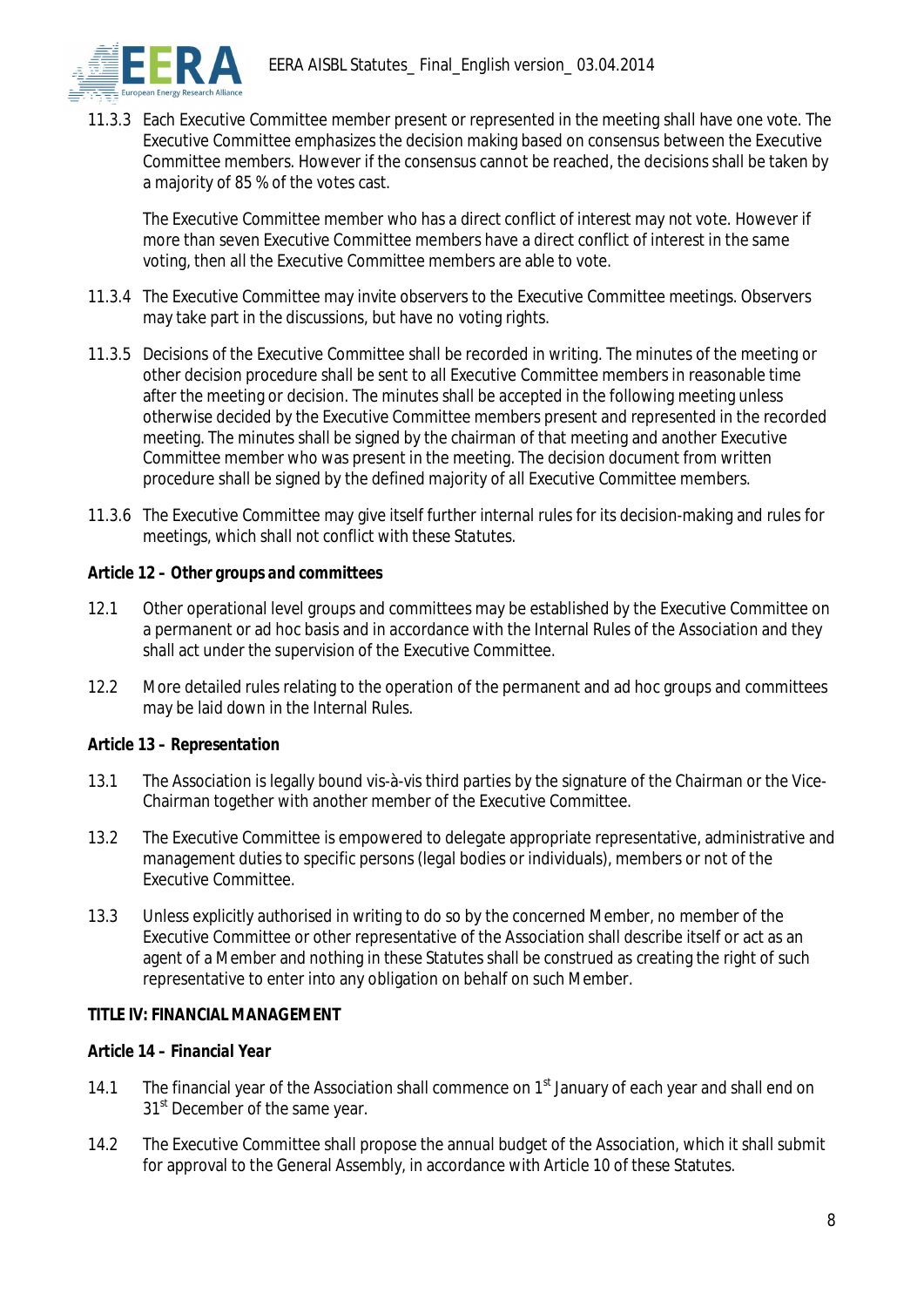

14.3 The Executive Committee shall draw up final accounts for each financial year, which it shall submit for approval to the General Assembly in accordance with Article 10 of these Statutes.

## *Article 15 – Accounts of the Association*

- 15.1 The Executive Committee is responsible for managing the accounts of the Association and shall be assisted, if required, in this task by a professional accountant.
- 15.2 Funds remaining at the end of a financial year shall be carried over into the next financial year. To this end the Association may constitute appropriate reserves, which may be used for the purpose of financing special activities or covering special expenditures, or to cover commitments in relation to a possible dissolution of the Association. No Member shall have an obligation to provide any financial support to such reserves fund in addition to its regular membership fees and other existing financial commitments to the Association.
- 15.3 The Association has the legal capability to own the means and goods necessary to pursue its mission, and, within the limits authorized under Belgian law and subject to the conditions of such law, to receive grants provided they are used for the realisation of its mission.
- 15.4 The General Assembly appoints in accordance with the law one or more statutory auditors or any other person fulfilling the requirements imposed by law, who will be charged with the audit of the financial status of the Association, the annual accounts and the regularity of the Association's transactions. The statutory auditor(s) will draw up a written report, which will be submitted to the General Assembly.

## **TITLE V: DISSOLUTION OF THE ASSOCIATION**

## *Article 16 – Dissolution*

16.1. In the event that in the Article 10.3.3 defined majority of the Members present or represented at a General Assembly decide to wind up the Association, one or more liquidators shall be appointed by the General Assembly. They will be charged with realising the Association's assets and settling its debts.

Any net assets shall be disposed with a non-profit-making purpose to be decided by the Executive Committee.

## **TITLE VI: GENERAL PROVISIONS**

*Article 17 – Language*

To the extent legally possible, the working language of the Association shall be English. In case of a dispute between the Members, the French published version of the statutes shall prevail.

## *Article 18 – Internal Rules*

The General Assembly may adopt, in accordance with the Article 10 of these Statutes, Internal Rules for the Association to further detail these Statutes or the management of the Association as permitted by the Belgian law. Internal Rules may not be in contradiction with these Statutes.

*Article 19 – Powers*

All powers shall be vested in the persons showing evidence of their powers through excerpts of these Statutes or of any decision of the Executive Committee or of the General Assembly for the purpose of making any declarations, disclosures or formalities required by law.